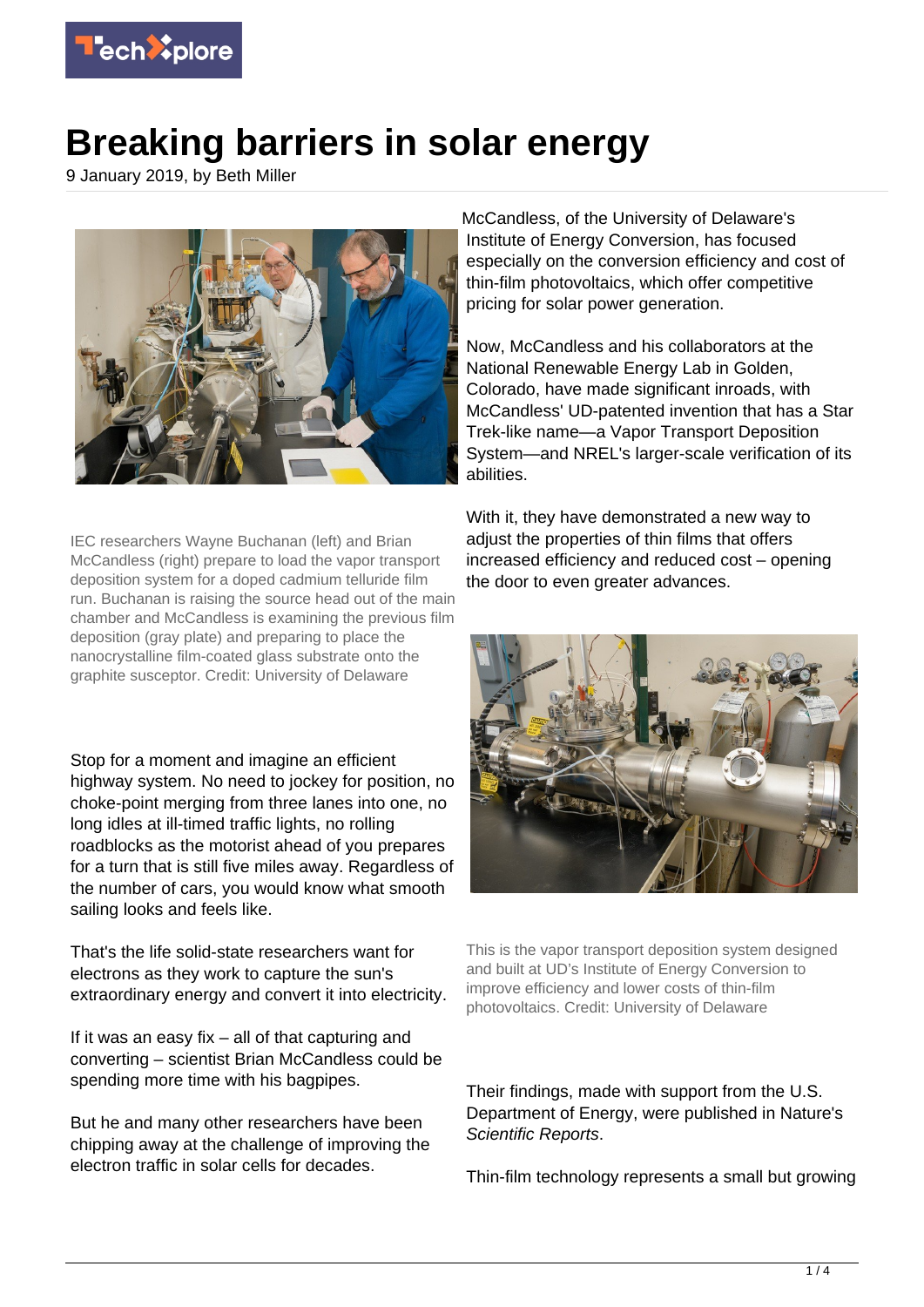

share of the solar market compared to the much more common silicon wafers, but thin films have many advantages over those wafers. Thin films allow for rapid production of more flexible, lightweight solar panels, expanding the options for design and application.

The high-water mark for thin-film efficiency was set in 2016 at 22.1 percent, which means about that much of the captured solar light is converted directly into electricity.

Now, McCandless said he mulling words he does not use lightly – a long-awaited "technological breakthrough."

But first, a brief refresher on how we capture and process the sun's energy, which delivers enough [raw materials](https://techxplore.com/tags/raw+materials/) in an hour to power our planet for a full year.



IEC researchers Wayne Buchanan (left) and Brian McCandless (right) lowering the vapor source head into the vapor transport deposition system. Credit: University of Delaware

The most common sun-catching method is those solar panels you see on residential rooftops or angled toward the sky in other settings. Specially engineered cells on those panels – made typically of silicon – capture the energy-packed photons showered lavishly upon us in every stream of sunlight. On a sunny day, there are about 1,000

watts of sunlight hitting every square vard of the Earth's surface.

When these solar photons strike photovoltaic materials, they are converted into electrons and holes. When steered the right way inside the material, they can produce electric voltage and a flow of electricity, resulting in power.

Thin film materials are composed of millions of crystals per square inch, layered atop foundational materials called substrates using both heat and pressure and "grown" – or built up – in device stacks called ["solar cells](https://techxplore.com/tags/solar+cells/)." The trick is to adjust the property of each crystalline grain as this growth occurs.

McCandless' patented new tool, the vapor transport deposition system, is used to make those fine adjustments during film growth, incorporating small quantities of additional elements into the thin-film's crystals at temperatures which allow control of the properties in ways that improve the solar cell's performance.

When the incorporated atoms are active, they produce what is known as "doping," which raises the conductivity and increases the voltage that can be produced by the cell. Combined with other processes after growth, efficient flow of electrons to the electrode is expedited – the way you might improve highway traffic flow by opening up a new lane or adding new access points. Finding the right blend of doping and those other processes – one that doesn't create other problems or affect the endurance of those electrons – is critical.

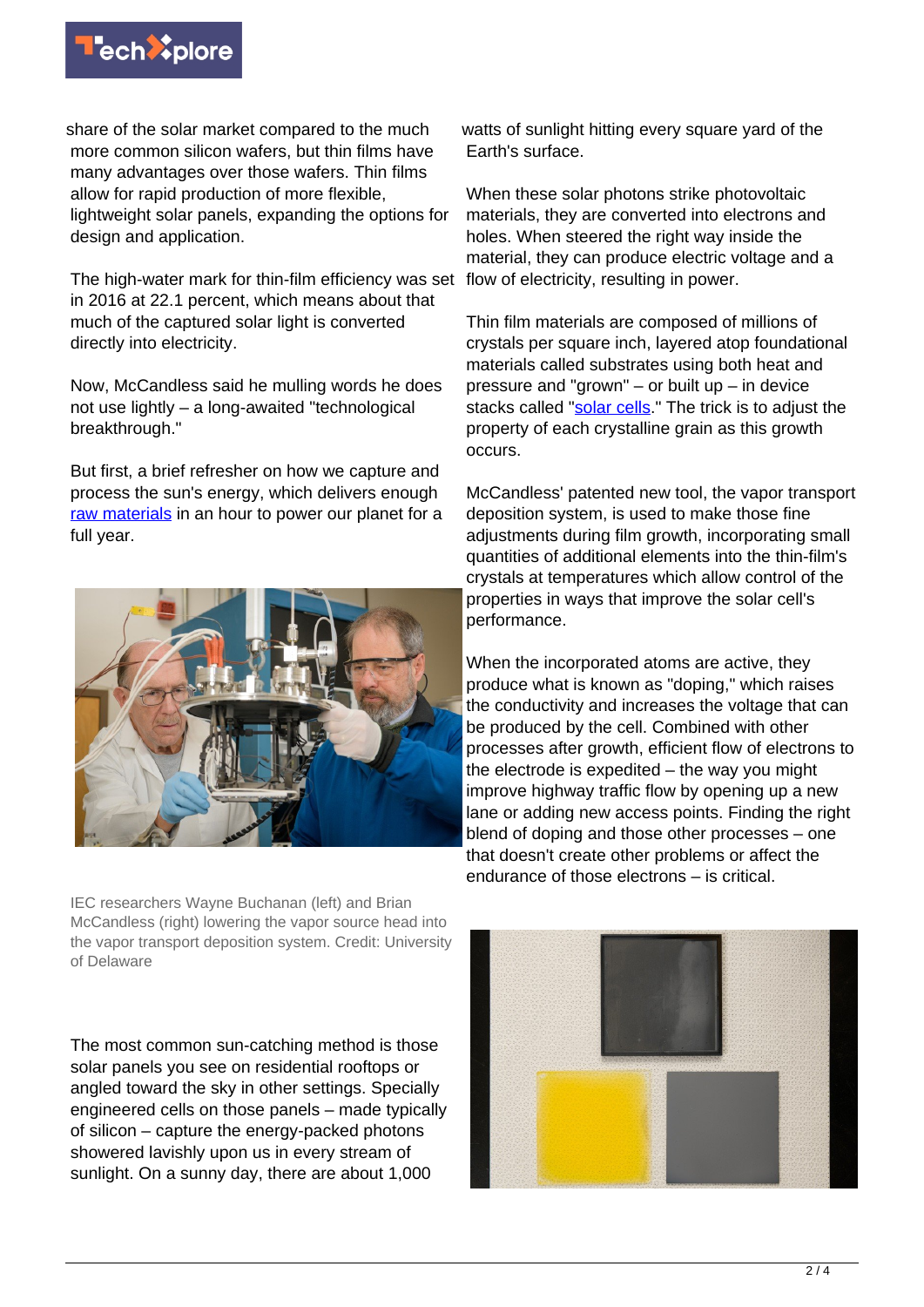

Overhead shot of the graphite susceptor (top), a nanocrystalline film-coated glass substrate (yellow) and a completed stack with the doped cadmium telluride film (gray). Credit: University of Delaware

McCandless' research used one of the most prominent thin-film materials, cadmium telluride (CdTe), and tested three doping scenarios and treatments, using antimony (Sb), arsenic (As) and phosphorus (P). Each led to unique sets of properties and all resulted in significantly higher doping levels, with arsenic and antimony yielding the highest.

"Cadmium telluride absorbs sunlight really, really well," McCandless said. "A lot of properties make it great. But we were only getting about 0.8 volts out of any cell. With its high absorption properties and optimal band gap, we should be able to generate 1.1 volts."

There are thermodynamic limitations when growing these films, but that problem was addressed in the new process, too.

"If you take a cadmium telluride lattice, take one of the telluriums out and shove one of these elements in, it now is missing an electron," McCandless said. "Because of thermodynamics, it doesn't want to stay in that condition. But if you freeze the lattice by growing it fast enough and cooling it fast enough, you obtain that extra missing electron – the hole we're after – and you have higher conductivity."

The electron's highway system has been upgraded, in other words.



IEC researcher Wayne Buchanan loads the vapor transport deposition system with a nanocrystalline filmcoated glass substrate in preparation for growth of a doped cadmium telluride film. Credit: University of Delaware

Until now, high doping of [cadmium telluride](https://techxplore.com/tags/cadmium+telluride/) [thin](https://techxplore.com/tags/thin+films/) [films](https://techxplore.com/tags/thin+films/) had eluded scientists and engineers. Now voltages over 1 volt and efficiencies of 25 percent become possible. The next part of the puzzle is increasing the electron flow by tailoring other processes.

"We demonstrated that we can do the doping controllably," he said. "Now we want to decrease the incorporated amount needed by using less of these elements and still get the same benefit."

McCandless and IEC have worked out the chemistry and NREL has worked out how to integrate the films into a complete solar cell with higher performance.

"They validated the measurements we made on films and replicated the technique in their laboratory," he said.

The unique tool – the vapor transport deposition system – was developed with help from IEC's Wayne Buchanan, Shannon Fields, Greg Hanket, Erten Eser and Bob Birkmire.